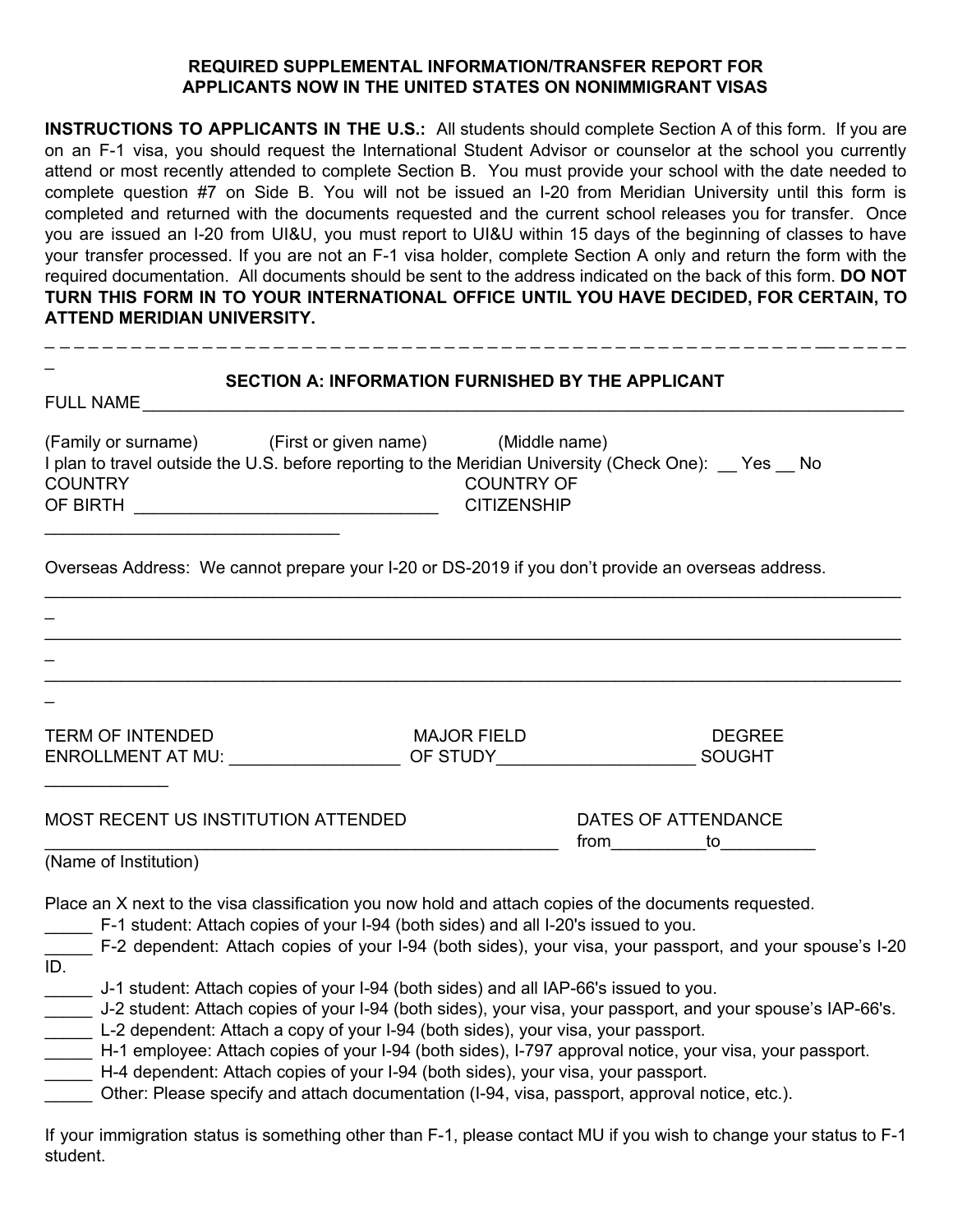## **Authorization**

If F-1, I understand that I must report to Meridian University and have my transfer completed within 15 days of beginning my program at MU. Further, I Hereby authorize the foreign student advisor at the U.S. institution I have most recently attended to review the information provided above and on the attached photocopied documents, to provide the additional comments requested in PART B of this form, and to provide MU with a release date for my SEVIS records.

Signature

## **SECTION B: FSA REPORT**

**INSTRUCTIONS TO THE DESIGNATED SCHOOL OFFICIAL AT THE INSTITUTION CURRENTLY OR MOST RECENTLY ATTENDED BY THE APPLICANT.** Before filling out Section B, please review the information the applicant has provided in Section A against the records maintained in your office. Please answer the following questions and return the completed form to the address given at the bottom of this page with the appropriate attachments. In SEVIS we are listed as Meridian University.

1. Is the information furnished in Section A (including photocopies of certificates of eligibility) complete and accurate according to records in your office? \_\_\_\_\_YES \_\_\_\_\_NO (If NO, please comment)

\_\_\_\_\_\_\_\_\_\_\_\_\_\_\_\_\_\_\_\_\_\_\_\_\_\_\_\_\_\_\_\_\_\_\_\_\_\_\_\_\_\_\_\_\_\_\_\_\_\_\_\_\_\_\_\_\_\_\_\_\_\_\_\_\_\_\_\_\_\_\_\_\_\_\_\_\_\_\_\_\_\_\_\_ \_\_\_\_\_\_\_\_\_\_\_\_\_\_\_\_\_\_\_\_\_\_\_\_\_\_\_\_\_\_\_\_\_\_\_\_\_\_\_\_\_\_\_\_\_\_\_\_\_\_\_\_\_\_\_\_\_\_\_\_\_\_\_\_\_\_\_\_\_\_\_\_\_\_\_\_\_\_\_\_\_\_\_\_

\_\_\_\_\_\_\_\_\_\_\_\_\_\_\_\_\_\_\_\_\_\_\_\_\_\_\_\_\_\_\_\_\_\_\_\_\_\_\_\_\_\_\_\_\_\_\_\_\_\_\_\_\_\_\_\_\_\_\_\_\_\_\_\_\_\_\_\_\_\_\_\_\_\_\_\_\_\_\_\_\_\_\_\_

\_ \_ \_ \_ \_ \_ \_ \_ \_ \_ \_ \_ \_ \_ \_\_ \_ \_ \_ \_ \_ \_ \_ \_ \_ \_ \_ \_ \_ \_ \_ \_ \_ \_ \_ \_ \_ \_ \_ \_ \_ \_ \_ \_ \_ \_ \_ \_ \_ \_ \_ \_ \_ \_ \_ \_ \_ \_ \_ \_ \_

2. To the best of your knowledge, is this student currently in status with DHS? YES NO

\_\_\_\_\_\_\_\_\_\_\_\_\_\_\_\_\_\_\_\_\_\_\_\_\_\_\_\_\_\_\_\_\_\_\_\_\_\_\_\_\_\_\_\_\_\_\_\_\_\_\_\_\_\_\_\_\_\_\_\_\_\_\_\_\_\_\_\_\_\_\_\_\_\_\_\_\_\_\_\_\_\_\_\_

| 3. | If the applicant is in F-1 status, please indicate from your records his/her: |  |
|----|-------------------------------------------------------------------------------|--|
|    |                                                                               |  |

| First day of F-1 status                  | I-94 Admission Number |                                                                                              |  |
|------------------------------------------|-----------------------|----------------------------------------------------------------------------------------------|--|
| Dates attended at your institution: From |                       |                                                                                              |  |
|                                          |                       | Practical Training authorized by your institution (Please indicate type and specific dates): |  |

If your institution is a PUBLIC SECONDARY SCHOOL (High School):

Date student first enrolled at your institution Date I-94 card expires

4. If the applicant is in J-1 status, please indicate from your records his/her:

First day of J-1 status \_\_\_\_\_\_\_\_\_\_\_\_\_\_\_\_\_\_\_\_\_\_\_\_\_ I-94 Admission Number

Name of Program Sponsor

Academic Training Authorized (Specify Dates) \_\_\_\_\_\_\_\_\_\_\_\_\_\_\_\_\_\_\_\_\_\_\_\_\_\_\_\_\_\_\_\_\_\_\_

5. Is your institution a SEVIS Certified School? Yes No

6. Has the student been entered into SEVIS by your school? \_\_\_ Yes No

7. What date will this student officially be released for transfer in SEVIS?  $\frac{1}{2}$ 

8. Has the student been authorized for a reduced course of study due to academic difficulties or a medical condition? Yes No. If yes, please list the level of study the student was engaged in at the time of